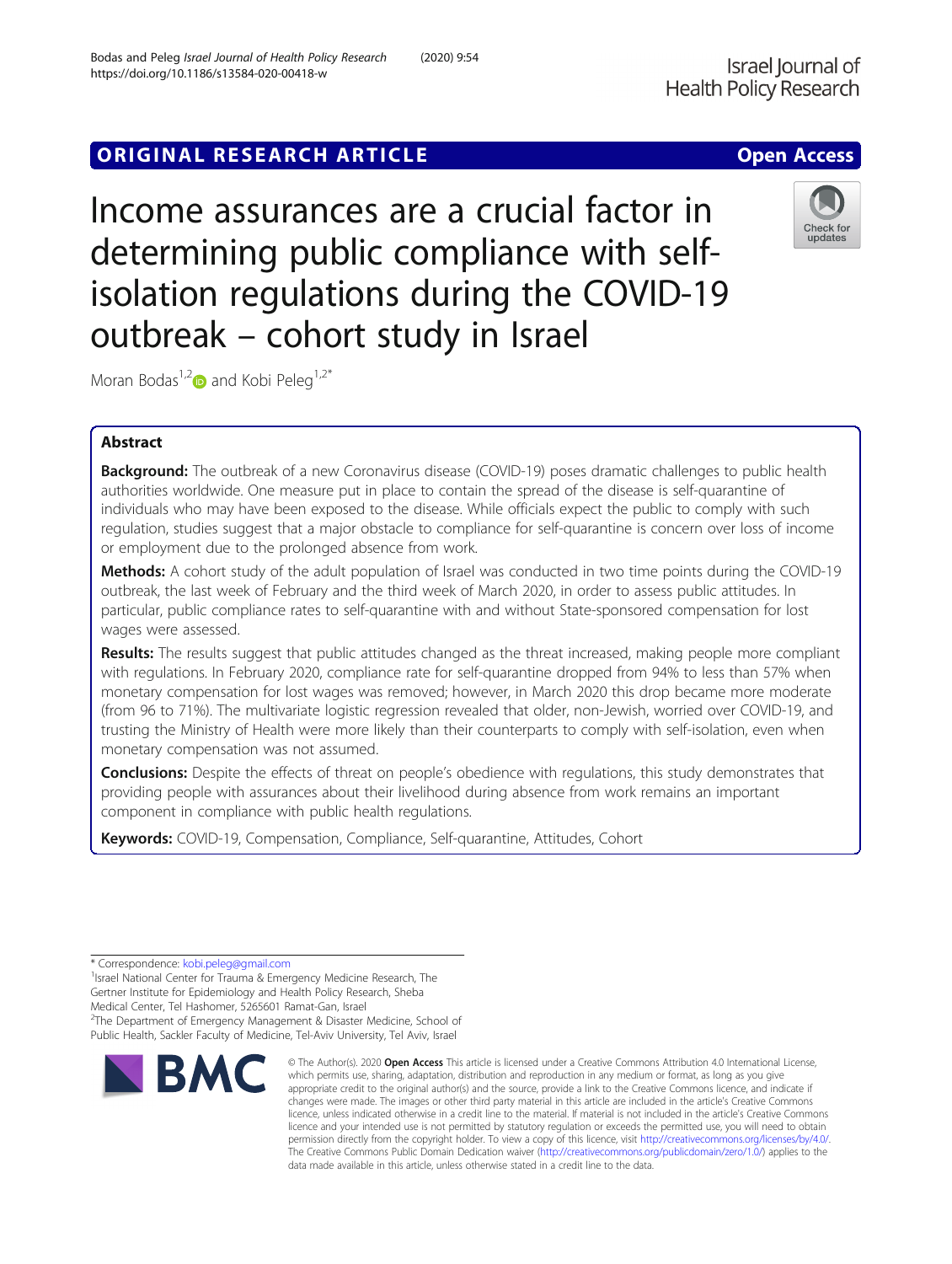### Background

A novel Severe Acute Respiratory Syndrome (SARS) coronavirus originated in December 2019 from Wuhan, Hubei, China. The disease caused by this virus (a.k.a. COVID-19) has since spread throughout the globe causing major disruption to ordinary life [\[23,](#page-8-0) [40](#page-9-0)]. As of 19 April 2020, a total confirmed cases of 2,241,359 cases of COVID-19 were confirmed globally, of which 152,551 died [\[39\]](#page-9-0).

Health authorities struggle to contain the spread of COVID-19 by implementing a variety of measures designed to reduce the rate of infection. These include social distancing, hygiene, use of gloves and masks in public areas, etc.  $[14]$ . One of the main measures employed by health authorities in the effort to combat the spread of infectious diseases is self-quarantine [[13](#page-8-0), [18\]](#page-8-0). Several studies have demonstrated the applicability of self-quarantine specifically in reducing COVID-19 morbidity [\[12](#page-8-0), [16,](#page-8-0) [20](#page-8-0)] or increasing public perception of its efficacy in doing so  $(e.g., [10]).$  $(e.g., [10]).$  $(e.g., [10]).$ 

Accordingly, individuals who are thought to have been exposed to COVID-19 are instructed to place themselves under household self-quarantine for a minimum of 14 days. Prior research suggest that during disease outbreaks, the public views self-quarantine favorably and is willing to comply with such regulation [[5](#page-8-0)]. Consequently, officials expect the public to comply with such regulation; however, studies suggest that a major obstacle to compliance for self-quarantine is concern over loss of income or employment due to the prolonged absence from work [\[4](#page-8-0), [33](#page-8-0)].

Public cooperation with regulations such as selfisolation are vital for these measures to be effective in slowing down the spread of diseases. Non-compliance with self-isolation can lead to increased morbidity and mortality and set back national efforts to contain the outbreak. Such behavior is dependent on numerous factors, including public fear [[17\]](#page-8-0) or concern [\[30](#page-8-0)], possible penalties for breaching regulations [[36\]](#page-8-0), perceived cost of protective measures ([[11](#page-8-0)], attitude toward solitude [[37\]](#page-8-0), information overload [\[11](#page-8-0), [19](#page-8-0)], working conditions, particularly being able to work from home [\[25\]](#page-8-0), whether the self-isolation is voluntary or mandatory [[34\]](#page-8-0), and general preparedness [[10\]](#page-8-0).

Therefore, it is imperative to assess public attitudes toward compliance with health regulation posed during the COVID-19 outbreak, in particular self-quarantine. In an earlier publication, we reported the results of a survey performed in the last week of February 2020 in Israel [[6\]](#page-8-0). At that time, only five cases of COVID-19 had been confirmed in Israel, and more than 5000 Israelis put in self-quarantine at their homes. The results of that study suggested a major effect of monetary compensation for lost wages on the intent of people to comply with selfquarantine regulation. The compliance rate for selfquarantine dropped from 94% to less than 57% when monetary compensation for lost wages was removed. Since then, additional studies have demonstrated the impact of monetary compensation on compliance with self-isolation [[3\]](#page-8-0).

In fact, the State of Israel offered several monetary incentives to prompt individuals to comply with selfisolation and other health regulations, including statesponsored unemployment benefits for individuals who lost their source of income during the COVID-19 outbreak valid until June 2021, as well as financial compensation for businesses and self-employed individuals, depending on the level of loss they experienced.<sup>1</sup> In addition, the government issued single time grants for each citizen made payable through the National Insurance Institute [[29](#page-8-0)].

The purpose of the current study was to assess the same public attitudes toward the COVID-19 outbreak that were assessed in February 2020 at a later stage of the outbreak (March 2020). The comparison between the two time points allows the assessment of change in public attitudes as the threat of COVID-19 increased and progressed.

### Methods

This cohort study was conducted in Israel during February–March 2020. Randomized samples of the adult population of Israel were engaged in a study to assess public attitudes concerning the outbreak of COVID-19. Responses were collected through the iPanel online polling service. Since 2006, the iPanel provides an online platform for a wide variety of information collection services, including polls and public opinion surveys. It adheres to the stringent standards of the world association for market, social, and opinion researchers (ESOMAR). In addition, the *iPanel* was evaluated by the Applied Statistical Laboratory of the Hebrew University in Jerusalem and was found to be highly accurate in assessing internet-based samples of the adult Jewish population in Israel [\[31\]](#page-8-0).

A representative sample of the adult population of the State of Israel was assessed on two time points: last week of February and third week of March 2020. On each time point, a different sample was assessed, making the two sample mutually exclusive. The final sample for February included 563 respondents and the final sample for March 2020 included 511 respondents, representing

<sup>&</sup>lt;sup>1</sup>Compensation for part or full time employees who were put on nonpaid leave included unemployment benefits up to 80% of original salary. Compensation for self-employed individuals included government grants in three stages covering 60–70% of original monthly income according to various eligibility criteria. In addition, each citizen in Israel was awarded a one-time grant, usually in the sum of 750 NIS per person, including children up to the fifth child.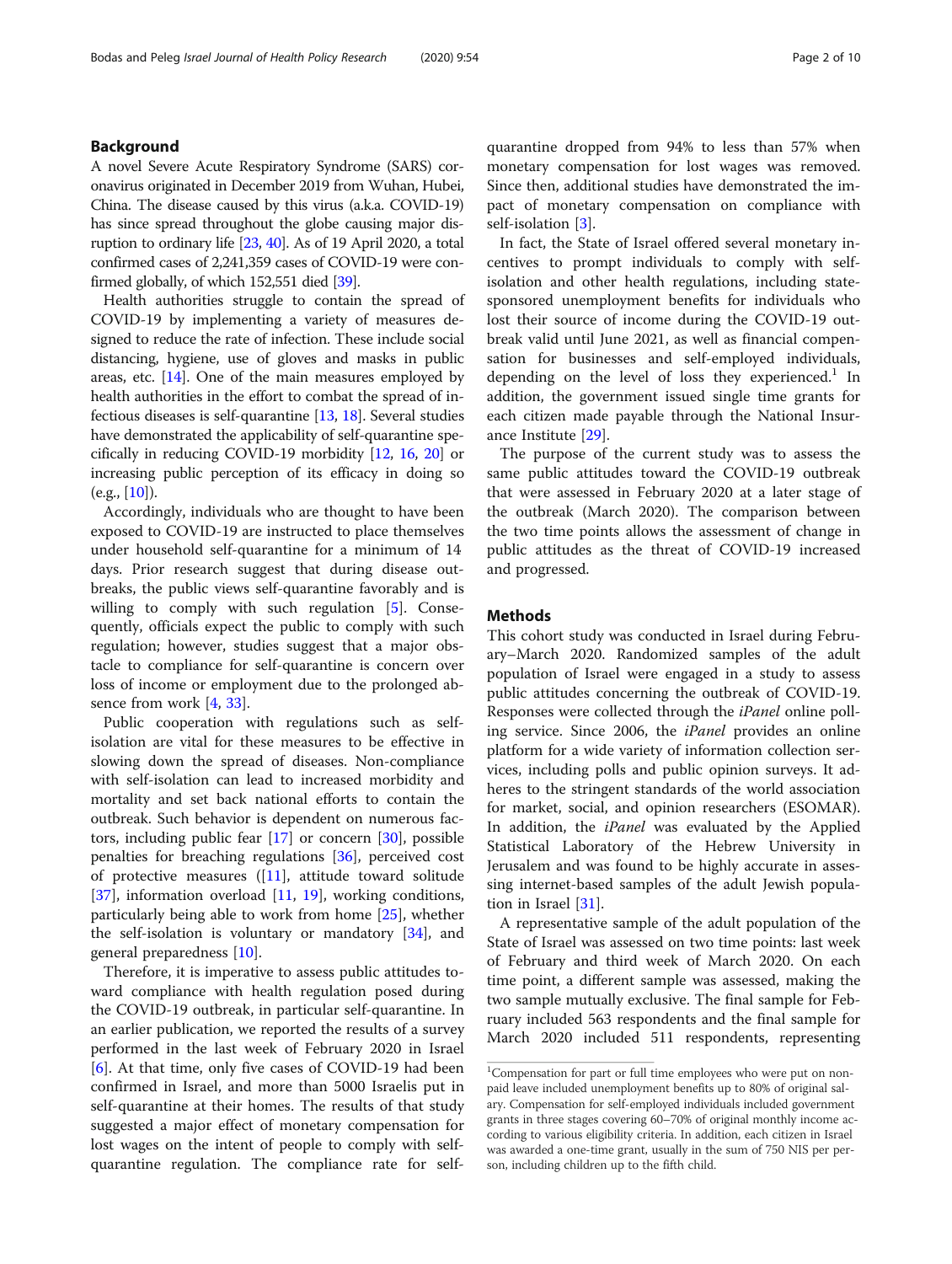response rates of about 25% each, similar to other studies that utilized the *iPanel* (e.g.,  $[2, 7, 8, 24]$  $[2, 7, 8, 24]$  $[2, 7, 8, 24]$  $[2, 7, 8, 24]$  $[2, 7, 8, 24]$  $[2, 7, 8, 24]$  $[2, 7, 8, 24]$  $[2, 7, 8, 24]$  $[2, 7, 8, 24]$ ). Table [1](#page-3-0) summarizes the sociodemographic breakdown of the studied samples. At the time responses were collected, the following circumstances were evident: In the last week of February 2020 a total number of five cases of COVID-19 were confirmed in Israel and more than 5000 Israelis were required to self-quarantine at home. In March 2020 there were 677 confirmed COVID-19 cases (of which about a dozen were serious), and approximately 60,000 Israelis were required to selfquarantine at home.

The main tool used in the study was a questionnaire designed specifically for the purposes of this study. The tool was validated in the February round (see  $[6]$  $[6]$ ). The questionnaire was comprised of six items assessing public attitudes toward the COVID-19 outbreak, including: news consumption (1 item), personal concern (1 item), public panic (2 items), and attitudes toward public health regulations (2 items). In addition, the questionnaire included three items assessing compliance with public health regulations on a nominal scale (Yes/No/ Maybe/Do not know). The first two items assessed compliance with self-quarantine using the following text: "Assuming you were requested by a medical official to stay in self-quarantine and assuming the state will [not] compensate you for lost wages, will you stay in selfquarantine?". The negative form of the question (using the word not) was asked after the positive form. The third item assessed willingness to report individuals violating self-quarantine by asking, "If you were asked to report to the Ministry of Health individuals violating self-quarantine decrees designed to protect public health, would you report them?" On the March 2020 round, the questionnaire also asked respondents to indicate whether they were or currently are in selfquarantine (2 items).

Statistical analysis was conducted using SPSS (ver. 25). The analysis included both descriptive and analytical methods. Chi-square test was used to evaluate difference in proportions of variable between groups. Independent samples t-Test was used to compare means between the two time points of assessment. A multivariate logistic regression was used to predict intent to comply with selfisolation in the absence of monetary compensation. The analyses was performed twice: first comparing "yes" responses to the primary outcome of compliance against "other" responses ("no", "maybe", and "don't know" grouped together), and then excluding the "maybe" and "don't know" answers to compared between "yes" and "no" responses. Only variables found to be associated with the dependent variable in the univariate analysis were introduced into the analysis. In addition, the effect of the sampling period was included in the analysis to explore differences between February and March samples. Regression performed in Enter mode and 95% Confidence Intervals were calculated. In all statistical analyses performed, a  $p$ -value of 0.05 or less was determined as statistically significant.

### Results

### Descriptive and univariate analysis

Respondents were asked to provide their attitudes toward the COVID-19 outbreak. Table [2](#page-4-0) and Fig. [1](#page-5-0) provide the complete results of this section. The results suggest that a majority of the Israeli public monitors the situation by consuming news reports. More than 60% in February and 77% in March reported monitoring the news "a lot" or "very much".

When asked in February if they are worried about the COVID-19 outbreak, almost half of the respondents replied "a lot" or "very much", as oppose to about 16% replying "not at all" or "a little". By March 2020, 66% replied they were worried about the outbreak "a lot" or "very much", and only 8% replied "not at all" or "a little". Most respondents (63% in Feb. and 67% in Mar. 2020) believe there is panic in the public. About 80% in both rounds ascribe this panic to the media coverage of the outbreak.

When asked to what extent they trust the public health instructions issued by the Ministry of Health (MOH) during the COVID-19 outbreak, about 53% reported a high level of trust,  $\sim$  32% a moderate level, and  $\sim$  15% reported a low level of trust in February 2020. The level of trust in the MOH rose in the second round (March 2020) with 74% reporting a high level of trust,  $\sim$ 22% moderate, and only  $\sim$  4% low level. Subsequently, respondents were asked whether they believe that taking criminal action against individuals breaching selfquarantine would increase compliance with MOH instructions. Almost 70 and 79% had favorable views of this proposal in February and March 2020, respectively.

Most of the variables concerning news consumption, worry, panic perception, and trust in the MOH were correlated (see Table [3](#page-5-0)). In particular, trust in the MOH is positively correlated with news consumption reported by the respondent  $(R(1047) = 0.219, p < .001)$  and the level of worry form the outbreak he or she reports  $(R(1047) = 0.505, p < .001).$ 

The results pertaining to compliance with MOG regulation were also statistically significant. Respondents were asked to report their intent to comply with selfquarantine under two circumstances. When Statesponsored compensation for lost wages was assumed and when such compensation was removed. In February 2020, 94% of respondents indicated they would comply with a two-week self-quarantine instructed by a medical official if compensated for lost wages. Less than 1 %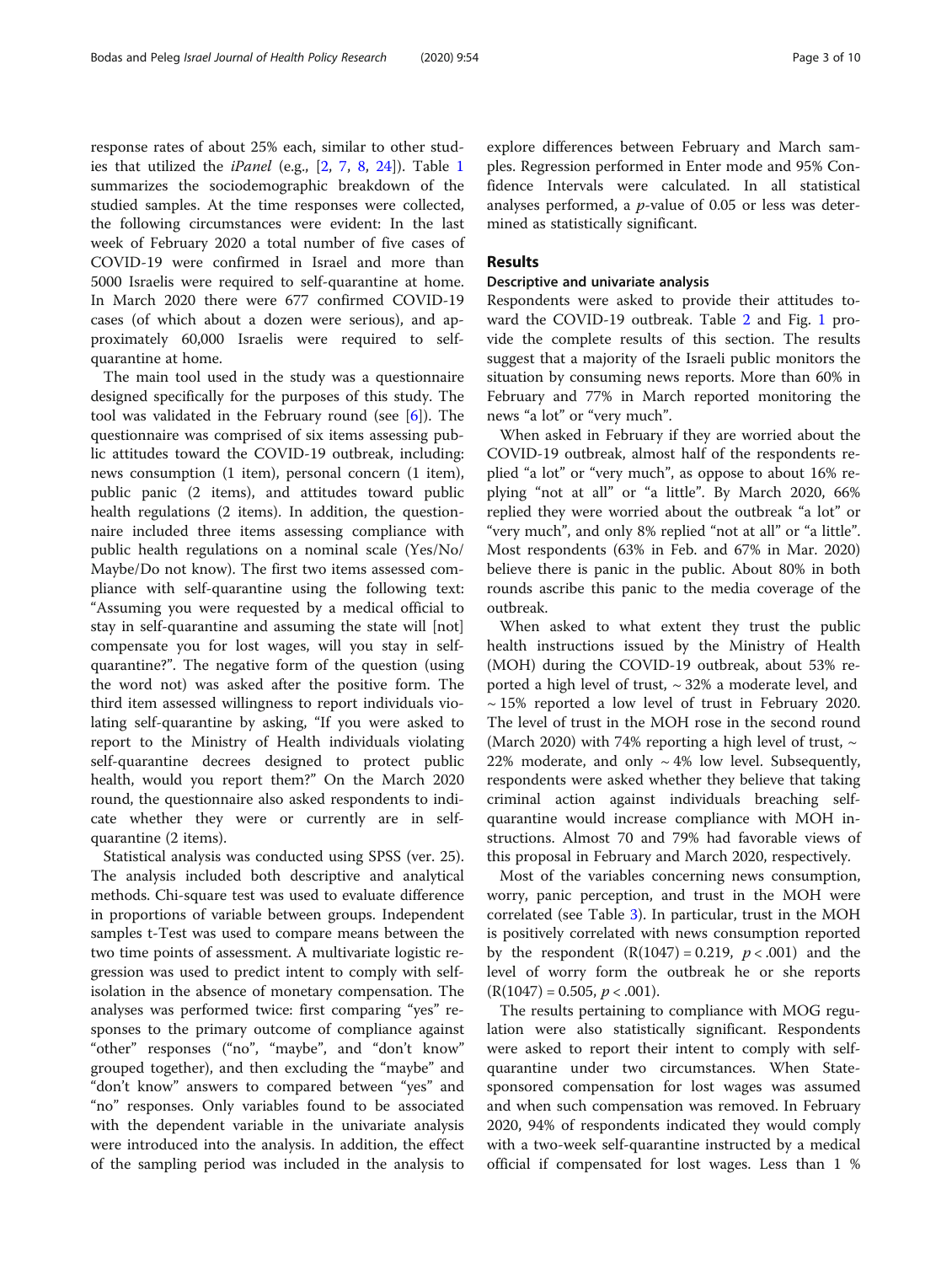## <span id="page-3-0"></span>Table 1 Socio-demographic distribution (n (%)) of studied samples (Feb. and Mar. 2020)<sup>a</sup>

| Variable                 | Feb. 2020<br>$N = 563$ | Mar. 2020<br>$N = 511$ |
|--------------------------|------------------------|------------------------|
| Gender                   |                        |                        |
| Female                   | 284 (50.4%)            | 262 (51.3%)            |
| Male                     | 279 (49.6%)            | 249 (48.7%)            |
| Age                      |                        |                        |
| Average $\pm$ SD         | $39.57 \pm 14.09$      | $39.28 \pm 14.24$      |
| $18 - 35$                | 258 (45.8%)            | 239 (46.8%)            |
| $36 - 55$                | 213 (37.8%)            | 195 (38.2%)            |
| $56 - 70$                | 86 (16.4%)             | 77 (15.1%)             |
| Religion                 |                        |                        |
| Jewish                   | 456 (81.0%)            | 407 (79.6%)            |
| Otherb                   | 107 (19.0%)            | 104 (20.4%)            |
| Religiosity <sup>c</sup> |                        |                        |
| Secular                  | 290 (63.6%)            | 267 (65.6%)            |
| Traditional              | 58 (12.7%)             | 52 (12.8%)             |
| Religious                | 59 (12.9%)             | 51 (12.5%)             |
| Ultra-Orthodox           | 49 (10.8%)             | 37 (9.1%)              |
| Place of residence       |                        |                        |
| Haifa & North            | 199 (35.3%)            | 182 (35.6%)            |
| Tel-Aviv & Center        | 153 (27.2%)            | 143 (28.0%)            |
| South & Coastline Plain  | 120 (21.3%)            | 102 (20.0%)            |
| Greater Jerusalem        | 49 (8.7%)              | 46 (9.0%)              |
| HaSharon Region          | 42 (7.5%)              | 38 (7.4%)              |
| <b>Birth place</b>       |                        |                        |
| Israel                   | 487 (86.4%)            | 464 (90.8%)            |
| Outside Israel           | 76 (13.6%)             | 47 (9.2%)              |
| <b>Family status</b>     |                        |                        |
| Coupled                  | 414 (73.5%)            | 359 (70.3%)            |
| Single                   | 149 (26.5%)            | 152 (29.7%)            |
| Children                 |                        |                        |
| Yes                      | 382 (67.9%)            | 304 (59.5%)            |
| $L < 18$ years           | 320 (83.8%)            | 261 (85.9%)            |
| No                       | 181 (32.1%)            | 207 (40.5%)            |
| <b>Family size</b>       |                        |                        |
| Average $\pm$ SD         | $3.94 \pm 1.78$        | $3.94 \pm 1.78$        |
| 1-2 members              | 137 (24.3%)            | 137 (24.3%)            |
| 3-5 members              | 337 (59.9%)            | 337 (59.9%)            |
| 6+ members               | 89 (15.8%)             | 89 (15.8%)             |
| <b>Education</b>         |                        |                        |
| $<$ K-12                 | 95 (16.9%)             | 84 (16.6%)             |
| K-12 diploma             | 110 (19.5%)            | 113 (22.1%)            |
| Vocational               | 140 (24.9%)            | 111 (21.7%)            |
| Bachelor's degree        | 166 (29.5%)            | 146 (28.6%)            |
| Master's or above        | 52 (9.2%)              | 57 (11.2%)             |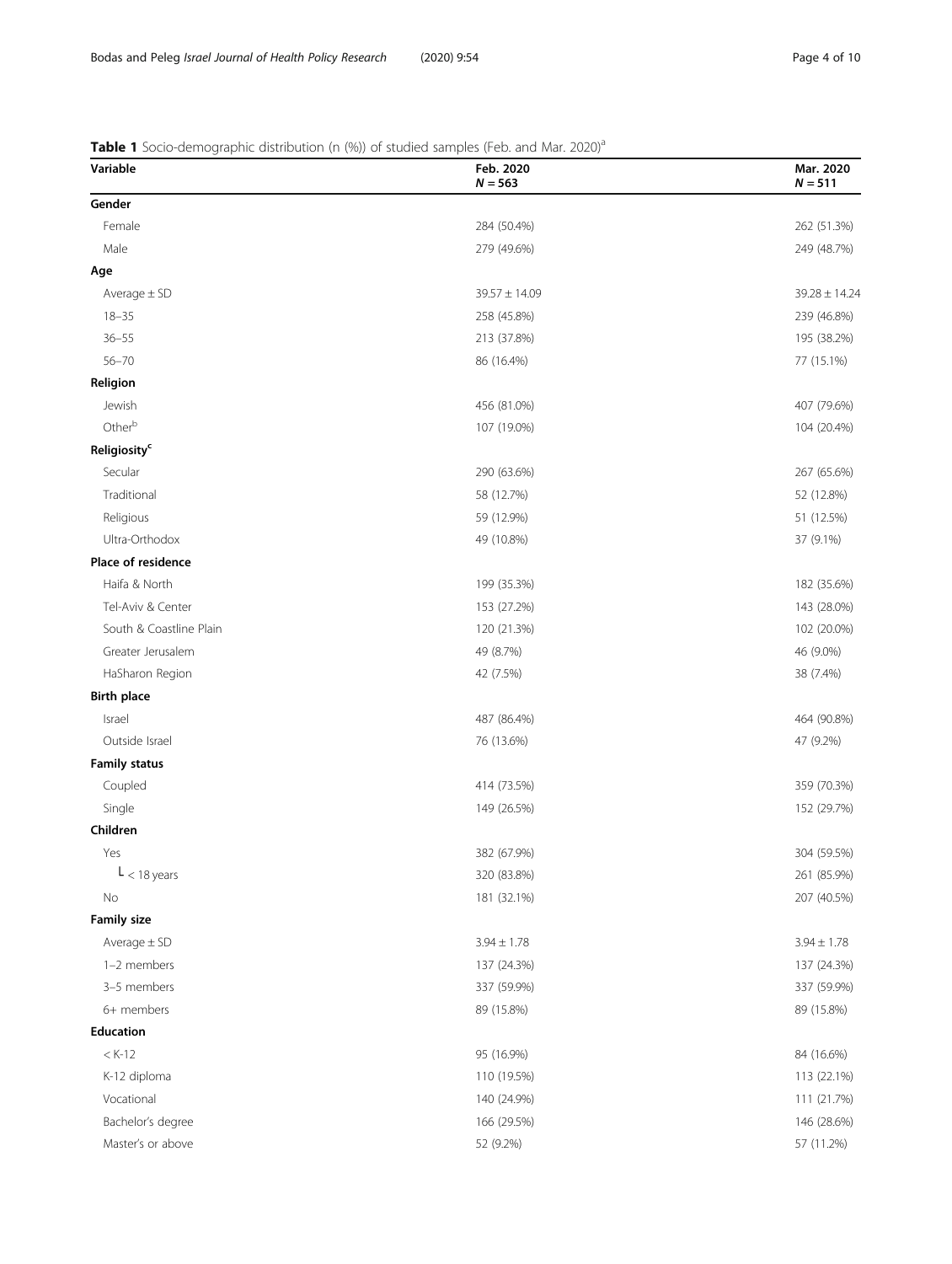<span id="page-4-0"></span>Table 1 Socio-demographic distribution (n (%)) of studied samples (Feb. and Mar. 2020)<sup>a</sup> (Continued)

| Variable                     | Feb. 2020<br>$N = 563$ | Mar. 2020<br>$N = 511$ |
|------------------------------|------------------------|------------------------|
| Income                       |                        |                        |
| Below average                | 230 (40.8%)            | 221 (43.3%)            |
| Average                      | 117 (20.8%)            | 98 (19.3%)             |
| Above average                | 162 (28.8%)            | 130 (25.4%)            |
| Missing                      | 54 (9.6%)              | 61 (12.0%)             |
| <b>Employment</b>            |                        |                        |
| Part/fulltime employed       | 371 (65.9%)            | 332 (65.0%)            |
| Student                      | 71 (12.6%)             | 71 (13.9%)             |
| Unemployed                   |                        | 37 (7.2%)              |
|                              | 42 (7.5%)              |                        |
| Self-employed                | 40 (7.1%)              | 34 (6.6%)              |
| Retired                      |                        | 33 (6.5%)              |
|                              | 29 (5.2%)              |                        |
| Missing                      | 10 (1.8%)              | $4(0.8\%)$             |
| Self-quarantine <sup>d</sup> |                        |                        |
| Were                         |                        | 44 (8.6%)              |
| Currently are                |                        | 52 (10.2%)             |

<sup>a</sup> Samples are mutually exclusive (respondents in the first round were excluded from participating in the second round)

**b** Includes: Muslims, Christians, and Druze

 $c$  Relevant to the Jewish portion of the sample only

<sup>d</sup> Relevant only to the March 2020 sample

(0.7%) replied that they would not comply. However, when monetary compensation was removed, the compliance rate dropped to less than 57%, and 60 respondents  $\sim$  11%) changed their response to "No". In March 2020, the levels of compliance rose. With monetary compensation assumed, 95.5% replied they would comply with a two-week self-quarantine instructed by a medical official as oppose to 1% who would refuse. When compensation was removed, 71.4% reported they would still comply with the self-quarantine, whereas  $\sim$  7% replied they would refuse. See Fig. [2](#page-6-0).

When samples from February and March were pooled together to assess how employment status affects compliance with regulations, the results suggest that employed individuals are more likely than unemployed to disobey self-isolation regulations in the absence of monetary compensation for lost wages (37% versus 20%, respectively;  $\chi^2$  = 9.227, df = 1,  $p$  = .002).

Taking into consideration the proportion of the groups, and in an effort to characterize individuals prone to non-compliance, the socio-demographic breakdown of respondents replying "No" or "Maybe/did not decide" were compared to those of the total sample. The analysis reveals that there are no statistical differences between the non-compliance group and the total sample (data not shown). Self-employed individuals were more prone

Table 2 Distribution of responders' attitudes (the top two options from a 5-point Likert scale) toward COVID-19 outbreak issues in the two rounds

|                                                                                                                                                             | % of top options             |                                  | $\%$     |
|-------------------------------------------------------------------------------------------------------------------------------------------------------------|------------------------------|----------------------------------|----------|
|                                                                                                                                                             | February 2020<br>$(N = 563)$ | <b>March 2020</b><br>$(N = 511)$ | change   |
| To what extent do you follow the news reports about the COVID-19 outbreak?                                                                                  | 61.4%                        | 76.5%                            | $+15.1%$ |
| To what extent are you worried by the COVID-19 outbreak?                                                                                                    | 49.9%                        | 66.6%                            | $+16.7%$ |
| To what extent do you think the public is reacting in panic to the COVID-19 outbreak?                                                                       | 62.8%                        | 67.3%                            | $+4.5%$  |
| To what extent do you think the media is contributing to public concerns over COVID-19?                                                                     | 80.8%                        | 79.8%                            | $-1.0%$  |
| To what extent do you trust the public health instruction of the Ministry of Health during the COVID-<br>19 outbreak?                                       | 52.8%                        | 74.5%                            | $+21.7%$ |
| To what extent do you think taking criminal action against individuals violating quarantine decree will 69.2%<br>increase compliance with MOH instructions? |                              | 78.7%                            | $+9.5%$  |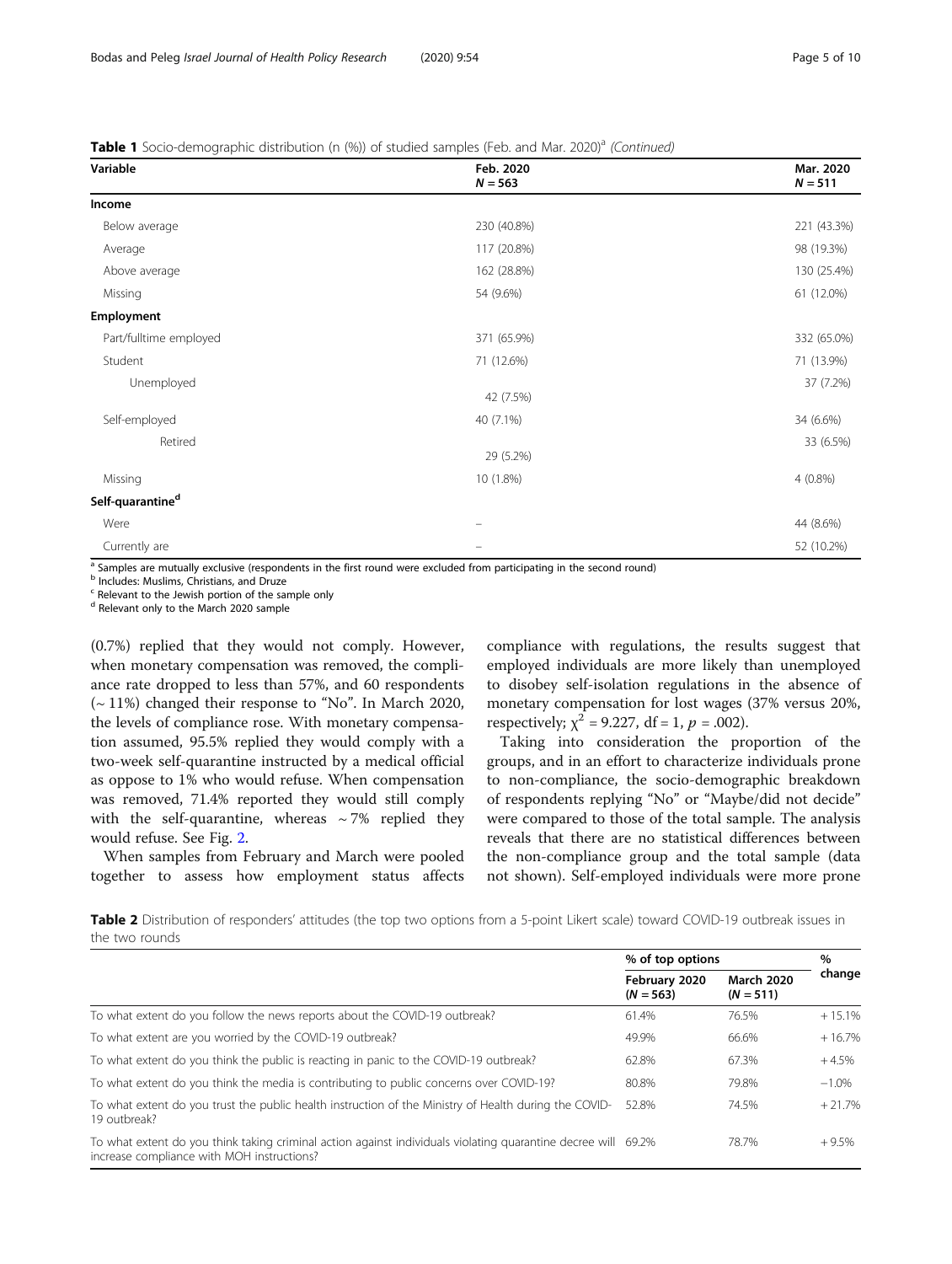<span id="page-5-0"></span>

published by the Ministry of Health ("Trust in MOH")

to refuse self-quarantine measures when compensation was removed, but this finding was not statistically significant ( $p = 0.052$ ). When compensation is removed, the group of undecided respondents ("Maybe/did not decide") is over-representative of individuals earning higher than average income  $(p = 0.02)$ . No other differences were observed for other socio-demographic variables between this group and the total sample (data not shown).

Respondents were asked whether they would report a person in breach of a self-quarantine decree if asked to do so by the health authorities. Most respondents (58% & 67% in February and March 2020, respectively) replied that they would report such a person to the health authorities, while 7% & 4% (respectively) would refuse to report. The remainder (35% & 29%, respectively) were unsure whether they would or would not comply with this request.

Lastly, univariate analysis was conducted to establish association between different studied factors and the intent to comply with self-isolation even in the absence of monetary compensation. To this end, the responses to

Table 3 Spearman correlations (R) between COVID-19 attitudinal components among both samples (Feb. 2020 & Mar.  $2020$ ) ( $N = 1074$ )

|                       | 3                                                                                   |                             |
|-----------------------|-------------------------------------------------------------------------------------|-----------------------------|
|                       |                                                                                     |                             |
| $0.505$ <sup>**</sup> |                                                                                     |                             |
|                       |                                                                                     |                             |
|                       | $0.345$ $\degree$                                                                   |                             |
|                       |                                                                                     | 0028                        |
|                       | $0.099^{**}$ $0.140^{***}$<br>4. Media contribution to public panic 0.113*** 0.086* | $0.219***$ $0.197***$ 0.069 |

\*\*\* p-value <.001 level \*\* p-value = .001  $\check{p}$ -value <.01 level

this question were re-categorized into two categories: "yes" for those who indicated their intent to comply with self-isolation without compensation and "other" for all other response ("no", "maybe", and "do not know"). The univariate analysis suggests that gender, place of birth, and religion are associated with the intent to comply with self-isolation. More females (67.2%) than males (60.2%) ( $\chi^2$  = 5.675, df = 1, p = 0.017), more Israeli-born (65.2%) than those born elsewhere (52.8%) ( $\chi^2$  = 7.190, df = 1,  $p = 0.007$ ), and more non-Jews (78.2%) than Jews (60.3%)  $(x^2 = 23.632, df = 1, p < 0.001)$  reported they would comply with self-isolation without compensation.

In addition, age, news consumption, worry over COVID-19, and trust in the Ministry of Health were found to be associated with the intent to comply with self-isolation. Respondents who indicated their intent to comply were older  $(40.46 \pm 14.46)$  than those reporting other answers  $(37.64 \pm 13.44)$ , according to independent t-test (t =  $-3.15$ , df = 855.69,  $p = 0.001$ ). Compared to those who provided other answers, respondents who indicated their intent to comply scored higher on news consumption  $(4.05 \pm 0.95 \text{ vs. } 3.73 \pm 1.00; t = -5.148, df =$ 770.88,  $p < .001$ ), worry over COVID-19 (3.88 ± 1.00 vs. 3.44 ± 1.06; t =  $-$  6.658, df = 772.97,  $p$  < .001), and trust in the Ministry of Health's regulations  $(3.91 \pm 0.99$  vs.  $3.55 \pm 0.98$ ; t =  $-5.702$ , df = 1072, p < .001).

#### Multivariate analysis

In order to predict the intent to comply with selfisolation regulation in the absence of monetary compensation, a multivariate logistic regression was performed. Only variables found to be associated with the dependent variable in the univariate analysis were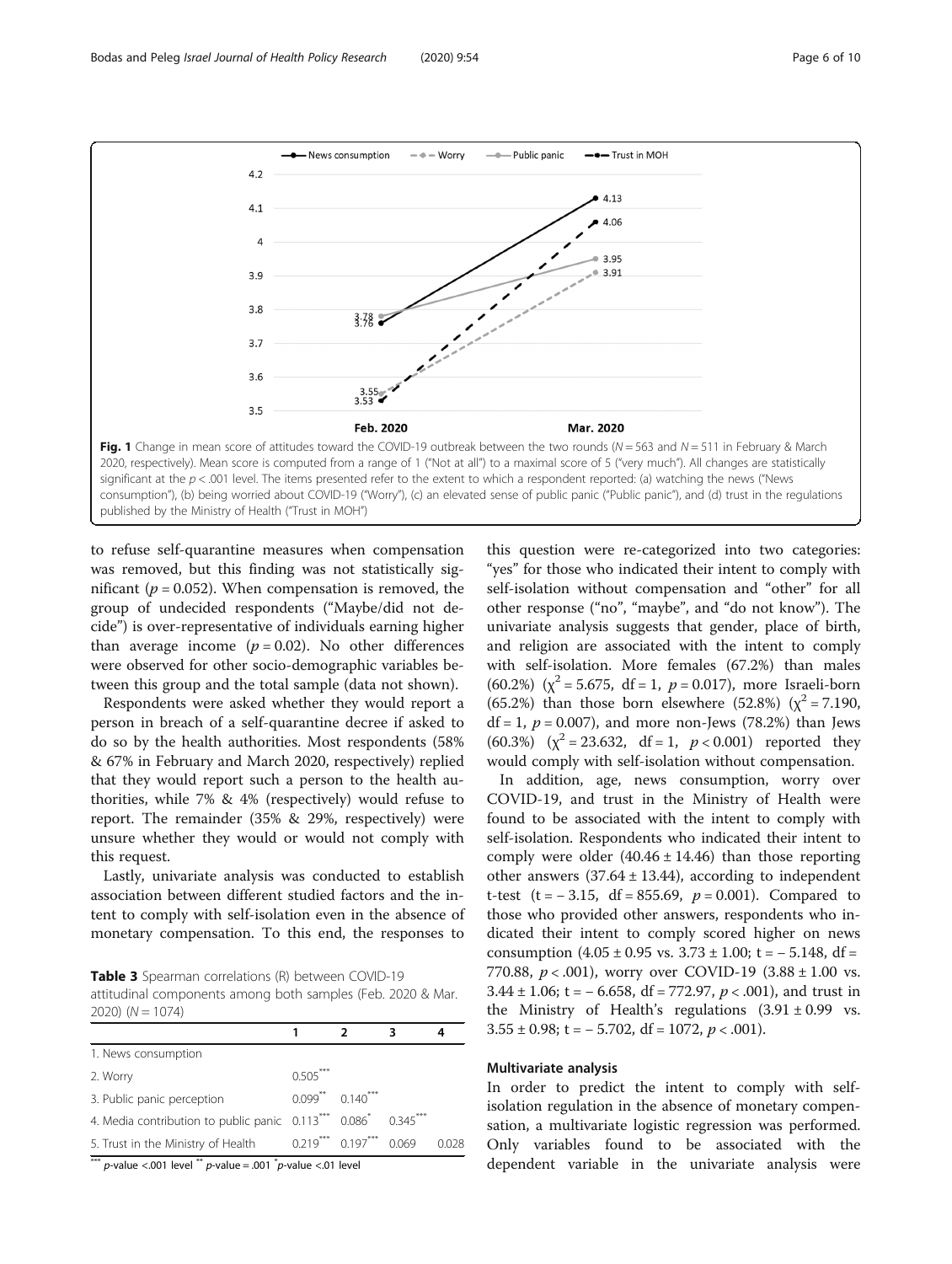<span id="page-6-0"></span>

entered into the analysis. The multivariate analysis was performed both unadjusted and adjusted. The results of the regression analysis suggests that when adjusted to other explored variables, older, non-Jewish respondents who are worried about COVID-19 and trust the MOH are more likely than their respective counterparts to comply with self-isolation even when compensation is not assumed (Table 4).

Of note, this analysis grouped together individuals who responded "no", "maybe" and "don't know" to compare against individual who responded "yes" to compliance with regulations. When the same regression analysis was performed excluding "maybe" and "don't know" response, i.e. comparing "yes" and "no" responses only, the predictors of willingness to comply with self-

Table 4 Adjusted and unadjusted odds-ratio of intent to comply with self-isolation without compensation for lost wages according to correlated threat perception and sociodemographic variables  $(N = 1074)$ 

| Variable <sup>a</sup> | Unadjusted |                                                            | Adjusted |                                |
|-----------------------|------------|------------------------------------------------------------|----------|--------------------------------|
|                       | OR.        | 95% CI                                                     | 0R       | 95% CI                         |
| Round (Feb vs. March) |            | $1.898$ $(1.472, 2.448)^{+++}$                             |          | $1.544$ $(1.174, 2.032)^{++}$  |
| Age                   |            | $1.014$ $(1.005, 1.024)^{++}$                              |          | $1.019$ $(1.010, 1.029)^{+++}$ |
| Gender                |            | $0.739$ $(0.575, 0.948)^+$                                 |          | 0.838 (0.641, 1.096)           |
| Place of birth        |            | $1.671$ $(1.145, 2.440)^{++}$                              |          | 1.408 (0.944, 2.100)           |
| Religion              |            | $0.423$ $(0.297, 0.602)^{+++}$                             |          | $0.478$ $(0.327, 0.699)^{+++}$ |
| News consumption      |            | $1.396$ $(1.228, 1.587)^{+++}$                             |          | 1.071 (0.918, 1.250)           |
| Worry over COVID-19   |            | $1.505$ $(1.330, 1.702)^{+++}$ 1.260 $(1.093, 1.474)^{++}$ |          |                                |
| Trust in MOH          |            | $1.428$ $(1.259, 1.620)^{+++}$ 1.260 $(1.100, 1.444)^{++}$ |          |                                |

OR Odds Ratio, CI Confidence Interval, MOH Ministry of Health<br><sup>a</sup> Only variables found to correlate with the respective dependent variable are shown. The categorization of the independent variables are as follows: Round: February 2020–1, March 2020–2; Age: continuous; Gender: Female – 0, Male – 1; Place of birth: 0 – outside Israel, 1 – Israel; Religion: 0 – Non-Jewish, 1 – Jewish; News consumption, Worry over COVID-19, and Trust in MOH – ordinal from 1 ("not at all") to 5 ("very much")<br>  $+ p < 0.05 + p < 0.01 + + p < 0.001$ 

isolation in the absence of monetary compensation were age (B = 0.971, 95%CI: 0.954,0.989,  $p = .001$ ), being born outside Israel (B = 0.377, 95%CI: 0.208,0.683,  $p = .001$ ), and having trust in the health regulations  $(B = 0.594,$ 95%CI: 0.477,0.739,  $p < .001$ ).

### **Discussion**

The results of this study demonstrate that as the threat of COVID-19 materialized and became to perceive as a greater risk to one's health, so did the public attitudes changed. As the threat became more serious, participants in the studies reported elevated consumption rates of news reports, probably in an effort to stay up-to-date with current outbreak data and recommendations for self-protection. Similar findings were reported for other populations [[26,](#page-8-0) [28,](#page-8-0) [32,](#page-8-0) [35](#page-8-0)]. In addition, this finding resonates similar findings reported for the Israeli population concerning a different threat, namely armed conflicts [\[9](#page-8-0)]. Moreover, the increased perception of the threat severity also contributed to elevated levels of worry reported by the participants in March compared to February 2020. In parallel, participants in the studies assessed that public panic is increasing as the outbreak progresses and continued to believe that media coverage of the outbreak is to blame for much of this panic.

An interesting finding from this cohort study is that as the threat perceived to be more serious and as worry and panic levels rise, the more people seem to trust the Ministry of Health, who is in charge of managing the outbreak and provide with instructions to the population. Presumably, when faced with threat, people look up to sources of credible information to get instruction on how to safeguard themselves and their loved ones. In turn, this can lead to a more favorable attitude toward that source of information, in this case, the Ministry of Health, as well as to a tendency to comply with its regulation, even in the absence of monetary compensation.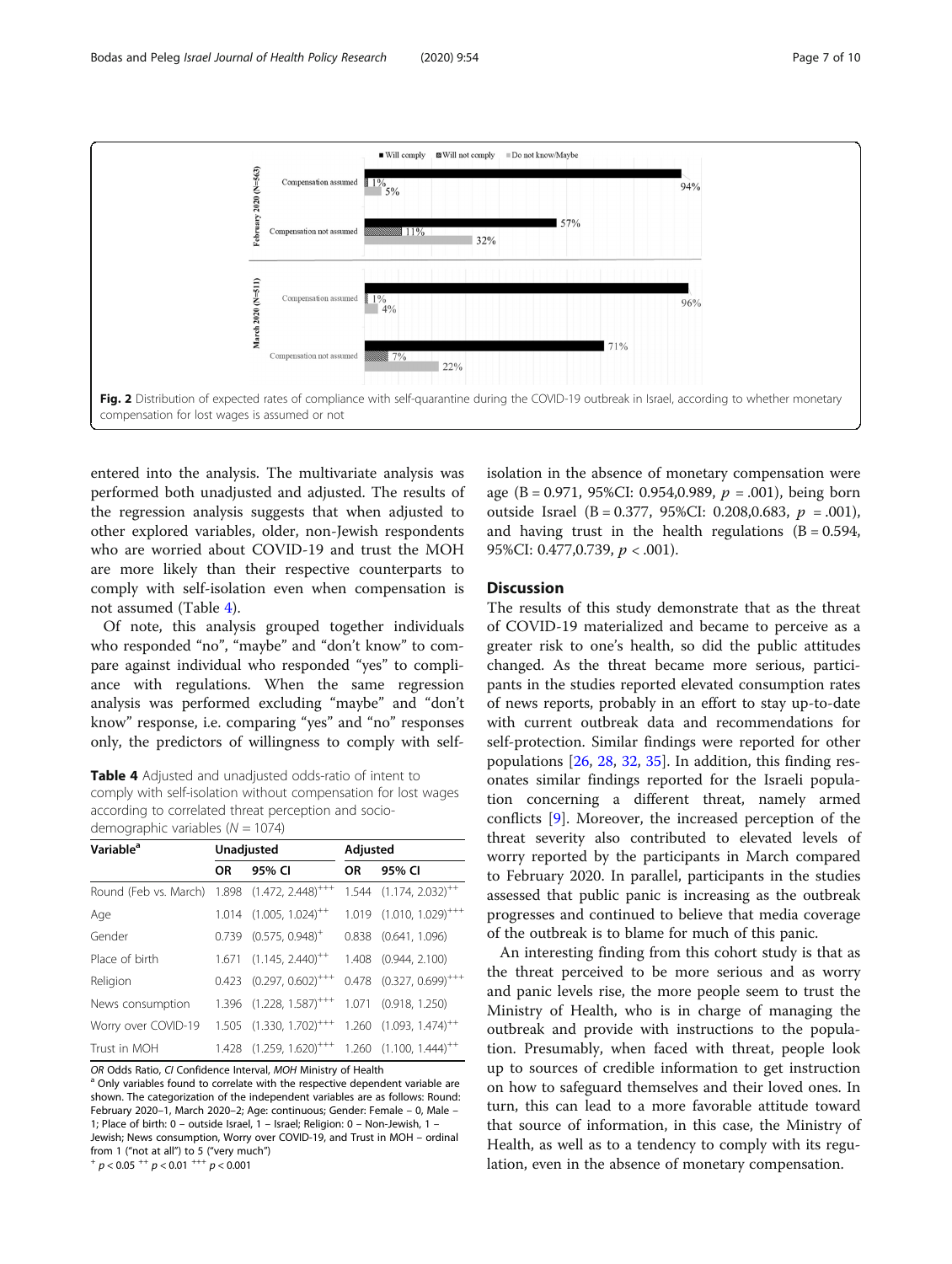In fact, the multivariate logistic analysis highlight that having trust in the Ministry of Health is a predictor of intent to comply with self-isolation regulation, even when monetary compensation is not assumed. This is a crucial finding of this study. It stressed the importance in maintaining public trust throughout the outbreak in order to mitigate adverse consequences of the disease outbreak and to harness the public to comply with public health regulations. Similar findings were reported by other studies, including in Saudi Arabia [[1\]](#page-8-0) and Singapore [\[38](#page-9-0)].

Nevertheless, an important finding of this study is that even under the circumstances of elevated worry and greater trust in the MOH that characterized the survey carried out in March, the economic consideration continued to play a major part in determining people's compliance with the regulations (albeit to a lesser extent than in February). Despite the moderating effect of the elevated threat perception, the results demonstrate that without monetary compensation for lost wages, some participants still indicated that they will disobey selfisolation if mandated. According to Coughlin [[15\]](#page-8-0), providing people with assurances about their household income during times of absence from workplace is an important component in achieving public compliance with health regulations. The results of this study demonstrate that this is true also in the case of COVID-19. Without reassurances for income, people may resort to self-help and adopt behaviors that are maladaptive in the context of public health.

This seems to be particularly true as the COVID-19 epidemic continues. The more that people get "used to" the disease and the more it take a toll on their daily lives and livelihood, the more they seem to disobey regulations,and engage inantisocial risk taking behavior [\[21](#page-8-0)]. Indecisive action by governments seems to aggravate this phenomenon [[22\]](#page-8-0). Under such circumstances, the importance of maintaining public trust, through ensuring individuals' economic stability, is heightened. This should come as no surprise, as Maslow's hierarchy of needs places safety and security needs, such as employment, as second only to physiological ones [\[27\]](#page-8-0). Failing to address the economic implications for individuals of disease outbreaks may contribute to increased morbidity and mortality. Decision makers should be advised to take the economic implications of any disease outbreak into consideration from the get-go, and provide economic stimulations to facilitate public compliance with health regulations.

### Limitations

This study has several limitations. First, the attitudes assessed in this study reflect two time points in an ongoing health crisis. They are likely to change as the

disease progresses. Second, this study utilized an internet-based methodology for response collection. While this allowed for a rapid turnover of responses on a wide geographical distribution and resulted with a representative sample of the adult population of Israel, the conclusions must be limited to people with high computer skills. Third, respondents were asked to provide assessment of their intentions, rather than reporting actual behavior, which may lead to reporting biases; moreover, the extent of such a bias could vary across population sub-groups. Lastly, the results cannot be further generalized beyond the Israeli public. Additional studies in other countries are called for to expand the database to other cultures and contexts.

### Conclusions

Public perception of the COVID-19 outbreak change over time to reflect fluctuations in the perception of the severity of the risk. This study demonstrates that as the disease progressed, Israelis responded with increased levels of worry and heightened perception of public panic. In parallel, Israelis were also more likely to view the Ministry of Health more favorably as the threat perception increased in severity and were more trusting the Ministry's instruction. Nonetheless, this study highlights the importance of the economic considerations in managing public behavior during a disease outbreak. Continuous earning is a crucial factor in determining public compliance with public health regulations, in particular self-isolation. In the absence of monetary compensation, some people will resort to self-help, jeopardizing the integrity of the public health measures put in place to contain the spread of the disease. This phenomenon is moderated with the increase of threat perception, but is not completely eliminated by it. Decision makers are advised to put economic consideration is priority, as early as the outbreak begins.

#### Abbreviations

CDC: Centers for Disease Control and Prevention; COVID-19: Corona Virus Disease 2019; ESOMAR: European Society for Opinion and Marketing Research; MOH: Ministry of Health; SARS: Severe Acute Respiratory Syndrome; WHO: World Health Organization

#### Acknowledgements

The authors wish to thank the National Center for Trauma & Emergency Medicine Research at the Gertner Institute for Epidemiology and Health Policy Research for the financial support.

#### Authors' contributions

MB designed the tools, performed the study, collected the data, analysed the data, and wrote the manuscript; KP conceived the topic, developed the theory, supervised the study, and gave final approval for publication; All authors read and approved the final manuscript.

#### Funding

No external funding to report.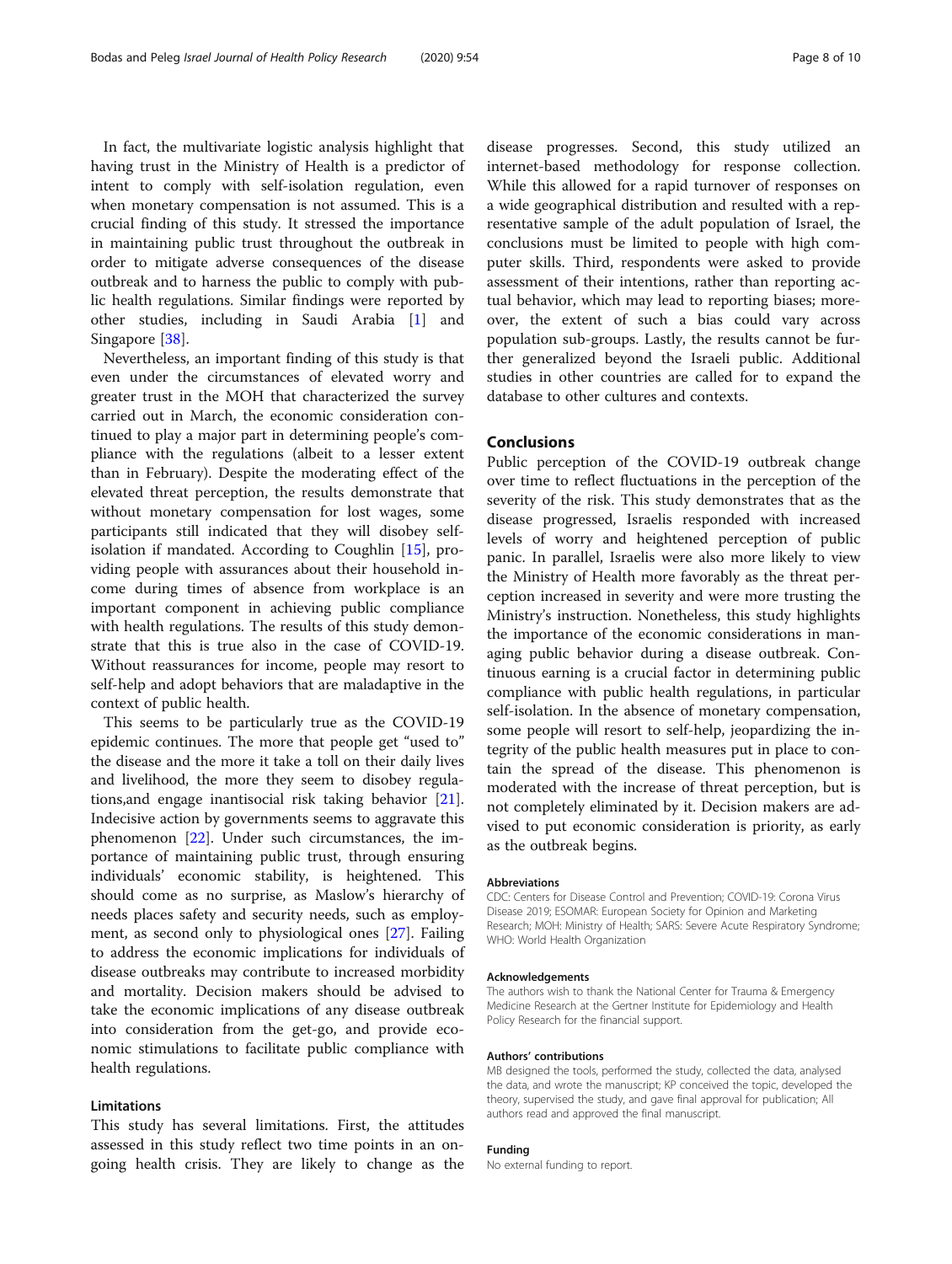### <span id="page-8-0"></span>Availability of data and materials

The datasets used and/or analysed during the current study are available from the corresponding author on reasonable request.

#### Ethics approval and consent to participate

All participants in this study were recruited from the iPanel pool of panelists following their consent to participate in the study. The study utilized data collected through anonymous questionnaires only.

#### Consent for publication

Not applicable.

#### Competing interests

The authors declare no competing interests.

Received: 23 May 2020 Accepted: 16 October 2020 Published online: 20 October 2020

#### References

- 1. Almutairi AF, BaniMustafa AA, Alessa YM, Almutairi SB, Almaleh Y. Public trust and compliance with the precautionary measures against COVID-19 employed by authorities in Saudi Arabia. Risk Manag Healthc Policy. 2020; 13:753.
- 2. Alon-Barkat S. The emotive effect of government branding on Citizens' Trust and its boundaries: does the personal relevance of the policy issue matter? Public Adm. 2019. [https://doi.org/10.1111/padm.12647.](https://doi.org/10.1111/padm.12647)
- 3. Andersen M, Maclean JC, Pesko MF, Simon KI. Effect of a Federal Paid Sick Leave Mandate on Working and Staying at Home During the COVID-19 Pandemic: Evidence from Cellular Device Data. NBER Working Paper No. 27138. 2020. <https://www.nber.org/papers/w27138.pdf>.
- 4. Bass SB, Ruzek SB, Ward L, Gordon TF, Hanlon A, Hausman AJ, Hagen M. If you ask them, will they come? Predictors of quarantine compliance during a hypothetical avian influenza pandemic: results from a statewide survey. Disaster Med Public Health Prep. 2010;4(2):135–44.
- 5. Blendon RJ, DesRoches CM, Cetron MS, Benson JM, Meinhardt T, Pollard W. Attitudes toward the use of quarantine in a public health emergency in four countries: the experiences of Hong Kong, Singapore, Taiwan, and the United States are instructive in assessing National Responses to Disease threats. Health Aff. 2006;25(Suppl1):W15–25.
- 6. Bodas M, Peleg K. Self-isolation compliance in the COVID-19 era influenced by compensation: findings from a recent survey in Israel. Health Aff. 2020. <https://doi.org/10.1377/hlthaff.2020.00382>.
- 7. Bodas M, Siman-Tov M, Kreitler S, Peleg K. The role of victimization in shaping households' preparedness for armed conflicts in Israel. Disaster Med Public Health Prep. 2018;12(1):67–75.
- 8. Bodas M, Siman-Tov M, Kreitler S, Peleg K. Evaluation of the efficacy of psychological interventions in promoting preparedness to armed conflicts–a randomized controlled study. Disaster Med Public Health Prep. 2019;13(4):713–23.
- 9. Bodas M, Siman-Tov M, Peleg K, Solomon Z. Anxiety-inducing media: the effect of constant news broadcasting on the well-being of Israeli television viewers. Psychiatry. 2015;78(3):265–76.
- 10. Brankston G, Merkley E, Fisman DN, Tuite AR, Poljak Z, Loewen PJ, Greer AL. Sociodemographic disparities in knowledge, practices, and ability to comply with COVID-19 public health measures in Canada. medRxiv. 2020. [https://](https://doi.org/10.1101/2020.08.24.20180919) [doi.org/10.1101/2020.08.24.20180919](https://doi.org/10.1101/2020.08.24.20180919).
- 11. Briscese G, Lacetera N, Macis M, Tonin M. Compliance with Covid-19 Social-Distancing Measures in Italy: The Role of Expectations and Duration. IZA – Institute of Labor Economics No. w26916. 2020. [http://ftp.iza.org/dp13092.](http://ftp.iza.org/dp13092.pdf) [pdf](http://ftp.iza.org/dp13092.pdf).
- 12. Carlitz RD, Makhura MN. Life under lockdown: illustrating tradeoffs in South Africa's response to COVID-19. World Dev. 2020;105168. [https://doi.org/10.](https://doi.org/10.1016/j.worlddev.2020.105168) [1016/j.worlddev.2020.105168.](https://doi.org/10.1016/j.worlddev.2020.105168)
- 13. Cava MA, Fay KE, Beanlands HJ, McCay EA, Wignall R. Risk perception and compliance with quarantine during the SARS outbreak. J Nurs Scholarsh. 2005;37(4):343–7.
- 14. Centers for Disease Control and Prevention (CDC). (2020). Coronavirus Disease 2019 (COVID-19) - How to Protect Yourself & Others. CDC's website. Available at: [https://www.cdc.gov/coronavirus/2019-ncov/prevent-getting](https://www.cdc.gov/coronavirus/2019-ncov/prevent-getting-sick/prevention.html)[sick/prevention.html.](https://www.cdc.gov/coronavirus/2019-ncov/prevent-getting-sick/prevention.html) Accessed 19 Apr 2020.
- 15. Coughlin C. Public health policy: revisiting the need for a compensation system for quarantine to maximize compliance. Wake Forest JL Pol'y. 2017;7: 415.
- 16. Courtemanche C, Garuccio J, Le A, Pinkston J, Yelowitz A. Strong social distancing measures in the United States reduced the COVID-19 growth rate: study evaluates the impact of social distancing measures on the growth rate of confirmed COVID-19 cases across the United States. Health Aff. 2020;10:1377.
- 17. Cronin CJ, Evans WN. Private Precaution and Public Restrictions: What Drives Social Distancing and Industry Foot Traffic in the COVID-19 Era? NBER Working Paper No. 27531. 2020.
- 18. Esquivel-Gómez JDJ, Barajas-Ramírez JG. Efficiency of quarantine and selfprotection processes in epidemic spreading control on scale-free networks. Chaos. 2018;28(1):013119.
- 19. Farooq A, Laato S, Islam AN. Impact of online information on self-isolation intention during the COVID-19 pandemic: cross-sectional study. J Med Internet Res. 2020;22(5):e19128.
- 20. Giannouchos T, Giannouchos A, Christodoulou I, Steletou E, Souliotis K. Shelter in place order contained Covid-19 growth rate in Greece. medRxiv. 2020. <https://doi.org/10.1101/2020.06.08.20125666>.
- 21. Howard MC. Who wants to reopen the economy during the COVID-19 pandemic? The daring and uncaring. Personal Individ Differ. 2020;168:110335.
- 22. Kartono, D. T., Soemanto, R. B., Zuber, A., Akbar, R. D., & Suryadinata, T. A. (2020). Civil Disobedience for the Covid-19 Policy (no. 4170). EasyChair preprint no. 4170. Available at: [https://wvvw.easychair.org/publications/](https://wvvw.easychair.org/publications/preprint_download/8fPp) [preprint\\_download/8fPp.](https://wvvw.easychair.org/publications/preprint_download/8fPp) Accessed 3 Oct 2020.
- 23. Lai CC, Shih TP, Ko WC, Tang HJ, Hsueh PR, Severe acute respiratory syndrome coronavirus 2 (SARS-Cov-2) and Corona virus Disease-2019 (COVID-19): the epidemic and the challenges. Int J Antimicrob Agents. 2020; 55(3):1–9.
- 24. Lorenz L, Hyland P, Maercker A, Ben-Ezra M. An empirical assessment of adjustment disorder as proposed for ICD-11 in a general population sample of Israel. J Anxiety Disord. 2018;54:65–70.
- 25. Machida M, Nakamura I, Saito R, Nakaya T, Hanibuchi T, Takamiya T, et al. The actual implementation status of self-isolation among Japanese workers during the COVID-19 outbreak. Trop Med Health. 2020;48(1):1–8.
- 26. Manderson L, Levine S. COVID-19, risk, fear, and fall-out. Med Anthropol. 2020. <https://doi.org/10.1080/01459740.2020.1746301>.
- 27. Maslow AH. A theory of human motivation. Psychol Rev. 1943;50:370–96.
- 28. Mertens, G., Gerritsen, L., Salemink, E., & Engelhard, I. (2020). Fear of the coronavirus (COVID-19): predictors in an online study conducted in march 2020. Preprint ahead of publication. Available at: [https://psyarxiv.com/2p57j/](https://psyarxiv.com/2p57j/download?format=pdf) [download?format=pdf.](https://psyarxiv.com/2p57j/download?format=pdf)
- 29. National Insurance Institute (NII). (2020). Grant to Each Citizen. NII website. Available at: [https://www.btl.gov.il/English%20Homepage/Pages/each](https://www.btl.gov.il/English%20Homepage/Pages/each-citizen.aspx)[citizen.aspx.](https://www.btl.gov.il/English%20Homepage/Pages/each-citizen.aspx) Accessed 9 Sept 2020.
- 30. Nelson B, Pettitt AK, Flannery J, Allen N. Psychological and epidemiological predictors of COVID-19 concern and health-related behaviors. PsyArXiv. 2020. <https://doi.org/10.31234/osf.io/jftze>.
- 31. Nirel, N. (2011, April 20). Letter from the applied statistic laboratory, Department of Statistics, Hebrew University (Jerusalem) to the iPanel company. (In Hebrew).
- 32. Pakpour AH, Griffiths MD. The fear of Covid-19 and its role in preventive behaviors. J Concurrent Disord. 2020; Preprint ahead of publication. Available at: [http://irep.ntu.ac.uk/id/eprint/39561/1/1313636\\_Griffiths.pdf.](http://irep.ntu.ac.uk/id/eprint/39561/1/1313636_Griffiths.pdf)
- 33. Rothstein MA, Talbott MK. Encouraging compliance with quarantine: a proposal to provide job security and income replacement. Am J Public Health. 2007;97(Supplement\_1):S49–56.
- 34. Singh JA. COVID-19: mandatory institutional isolation V. voluntary home self-isolation. SAMJ. 2020;110(6):1–3.
- 35. Smith LE, Amlôt R, Lambert H, Oliver I, Robin C, Yardley L, Rubin GJ. Factors associated with adherence to self-isolation and lockdown measures in the UK; a cross-sectional survey. medRxiv. 2020. <https://doi.org/10.1101/2020.06.01.20119040>.
- 36. Wei TT, Yee YX, Baskaran K, Subramaiam TDN, Partheeban G. Self-reported compliance and mental health concerns towards COVID-19 pandemic: Malaysian undergraduate Student's perspective. Int J Biomed Clin Sci. 2020; 5(3):204–16.
- 37. Weinstein N, Nguyen TV. Motivation and preference in isolation: a test of their different influences on responses to self-isolation during the COVID-19 outbreak. R Soc Open Sci. 2020;7(5):200458.